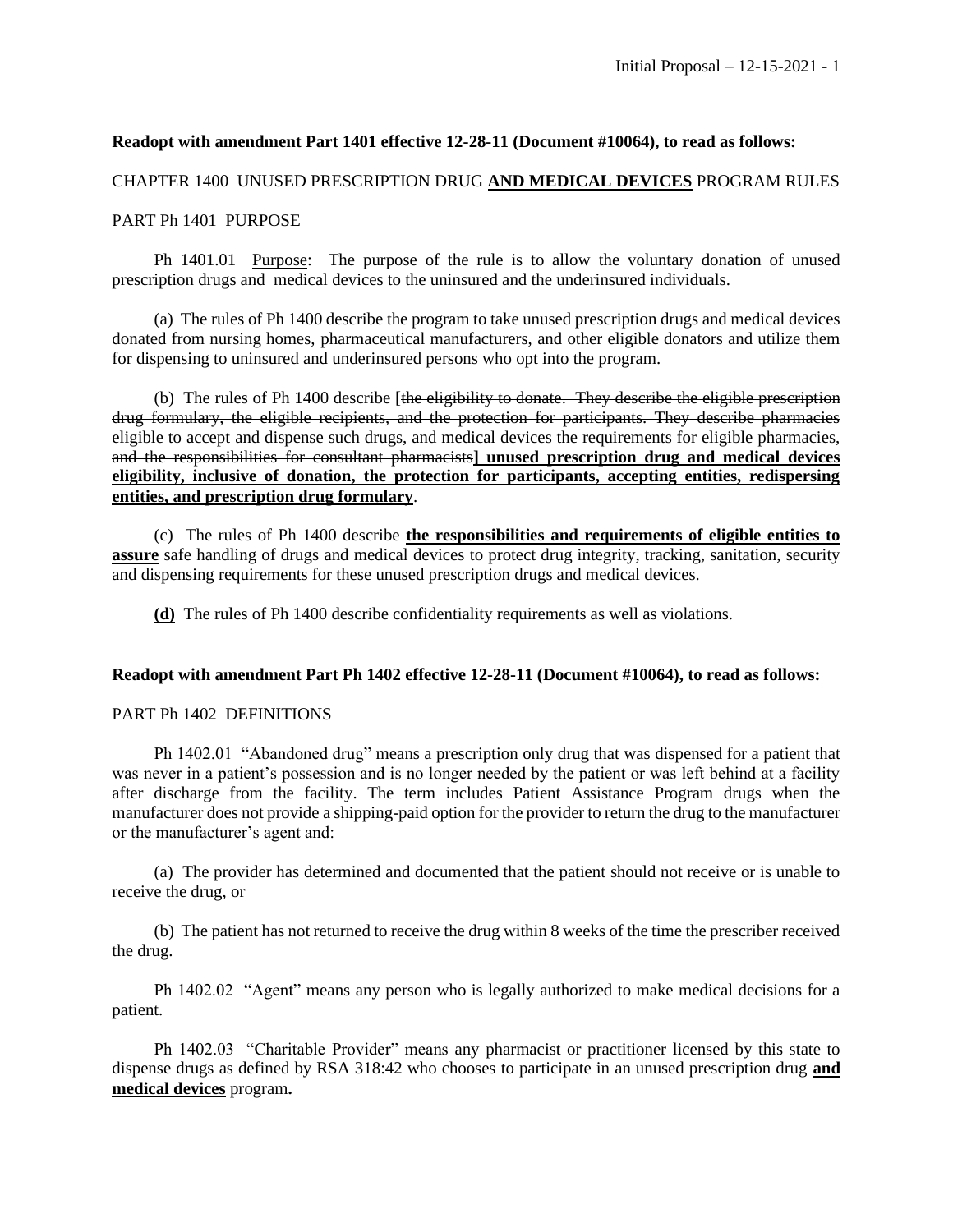Ph 1402.04 "Dispense" means to distribute, leave with, give away, dispose of, deliver, or sell one or more doses of a drug **or medical devices** that will be administered or taken at a later date, time, or location and the transfer of more than a single dose of a medication from one container to another and the labeling or otherwise identifying a container holding more than a single dose of a drug.

Ph 1402.05 "Donate" means the giving free of charge of an eligible prescription drug **or medical device** to an unused prescription drug program.

Ph 1402.06 "Eligible prescription drug " (EPD) means any unused prescription only drug that has not reached its expiration date, is contained in an unopened unit dose or other tamper evident packaging, has not been in the possession of the patient and has been stored properly and is not **a controlled substance, compounded drug,** radiopharmaceutical therapeutic or diagnostic drug. Drugs that can only be dispensed to a patient registered with the drug's manufacturer in accordance with federal Food and Drug Administration (FDA) requirements are not eligible for the program.

Ph 1402.07 "Manifest" means an itemized invoice of [EPD] **eligible prescription drugs or medical devices** donated, accepted or destroyed.

## **Ph 1402.08 "Medical supplies" means any prescription or nonprescription medical supplies needed to administer a prescription drug.**

Ph 1402.0[8]**9** "Pharmacy" means "pharmacy" as defined by RSA 318:1 XI.

Ph 1402.0[9]**10** "Practitioner" or "licensed practitioner'' as defined by RSA 318:1 XV.

Ph 1402.<sup>[40]</sup> 11 "Program Pharmacist" means any licensed pharmacist in New Hampshire that is participating in an unused prescription drug **and medical device** program.

Ph 1402.[11]**12** "Redispense" means to dispense an [EPD] **eligible prescription drug or medical device** that was accepted by an unused prescription drug **and medical device** program for the purpose of providing medication to an individual who is uninsured[/] **or** underinsured.

Ph 1402.[12]**13** "Underinsured" means a person who lacks adequate prescription related insurance coverage such that purchasing prescription drugs and  $[Ar]$  devices create a financial hardship.

Ph 1402.[13]**14** "Uninsured" means a person who does not presently have an active insurance policy that reimburses fully or partially for prescription drugs or devices.

#### **Readopt with amendment Part Ph 1403 effective 12-28-11 (Document #10064), to read as follows:**

PART Ph 1403 ELIGIBILITY TO DONATE**, ACCEPT, AND REDESPENSE** PRESCRIPTION DRUGS [(EDP)] AND MEDICAL DEVICES

**Ph 1403.01 Unused Prescription Drug and Medical Device Property. A donor may donate prescription drugs or medical supplies to a charitable provider at an eligible entity if the drug or supply meets the requirements of this section.**

**(a) A prescription drug and medical device shall be the property of the patient for whom it is prescribed, regardless of who paid for the prescription:**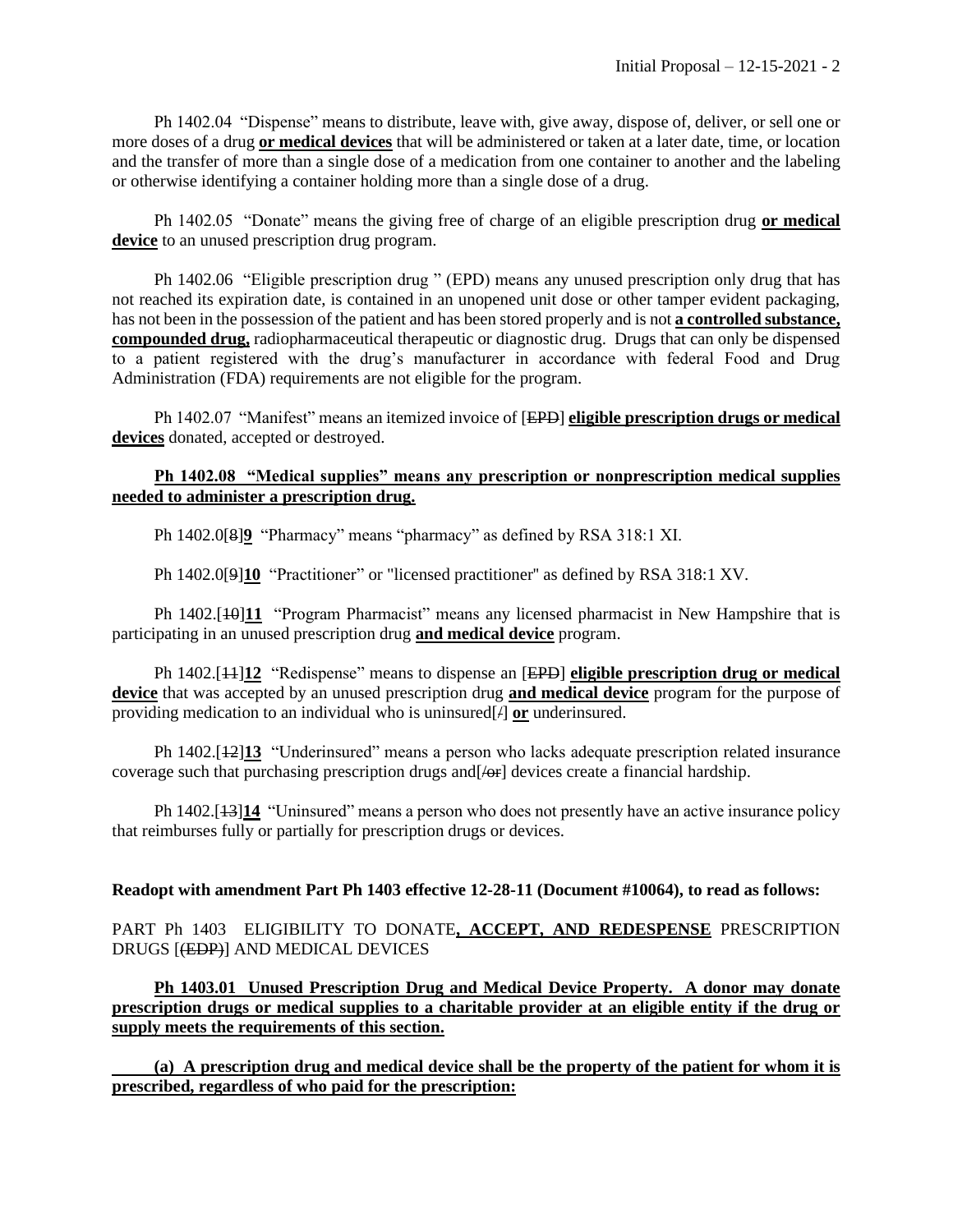## **(1) The patient or agent of the patient may at any time authorized the donation of the unused prescription drugs or medical device.**

# **(2) An unused prescription may be donated:**

# **a. When a patient has dies; and**

## **b. When a drug is abandoned.**

Ph 1403.[01]**02** Eligible [Donating] Entities. The following entities shall be eligible to donate **and accept** prescription drugs and medical devices:

# (a) A pharmacy **defined under RSA 318:1, XI**;

# (b) A**ny** licensed [practitioner] **prescriber of prescription drugs pursuant to RSA 318:42, II**;

(c) A [H]hospice**, hospital,** or outpatient clinic if licensed pursuant to RSA 151;

(d) A New Hampshire nursing home**,** if it is licensed **and in good standing** with the New Hampshire department of health and human services (DHHS) and has a consultant pharmacist or program pharmacist;

# **(e) New Hampshire hospital, Glencliff home, New Hampshire veterans' home pursuant to RSA 318:58, III(c);**

 $[\langle e \rangle](\mathbf{f})$  A licensed manufacturer $[\neq]$ , wholesaler $[\neq]$ , or distributor, who voluntarily donates or accepts samples or eligible prescription drugs or medical devices [to] **from** eligible charitable providers in this program; and

[(f)]**(g)** A state or county correctional facility if it has a program pharmacist **or charitable provider**.

## [Ph 1403.02 Unused Prescription Property.

(a) A prescription drug shall be the property of the patient for whom it is prescribed, regardless of who paid for the prescription.

(b) The patient or agent of the patient may at any time authorize the donation of the unused prescription drugs or medical device.

(c) An unused prescription may be donated:

(1) When a patient has died and

(2) When a drug is abandoned.

(d) Prescription drugs donated under Ph 1400 shall only be transferred to charitable providers.

(e**)** Prescription drugs or medical devices donated under Ph 1400 shall not be sold, resold, offered for sale, traded, or returned for financial credit. This shall not prohibit transfer between charitable providers.

(f) A charitable provider shall be responsible for determining that the patient has authorized the donation of the drugs or medical devices.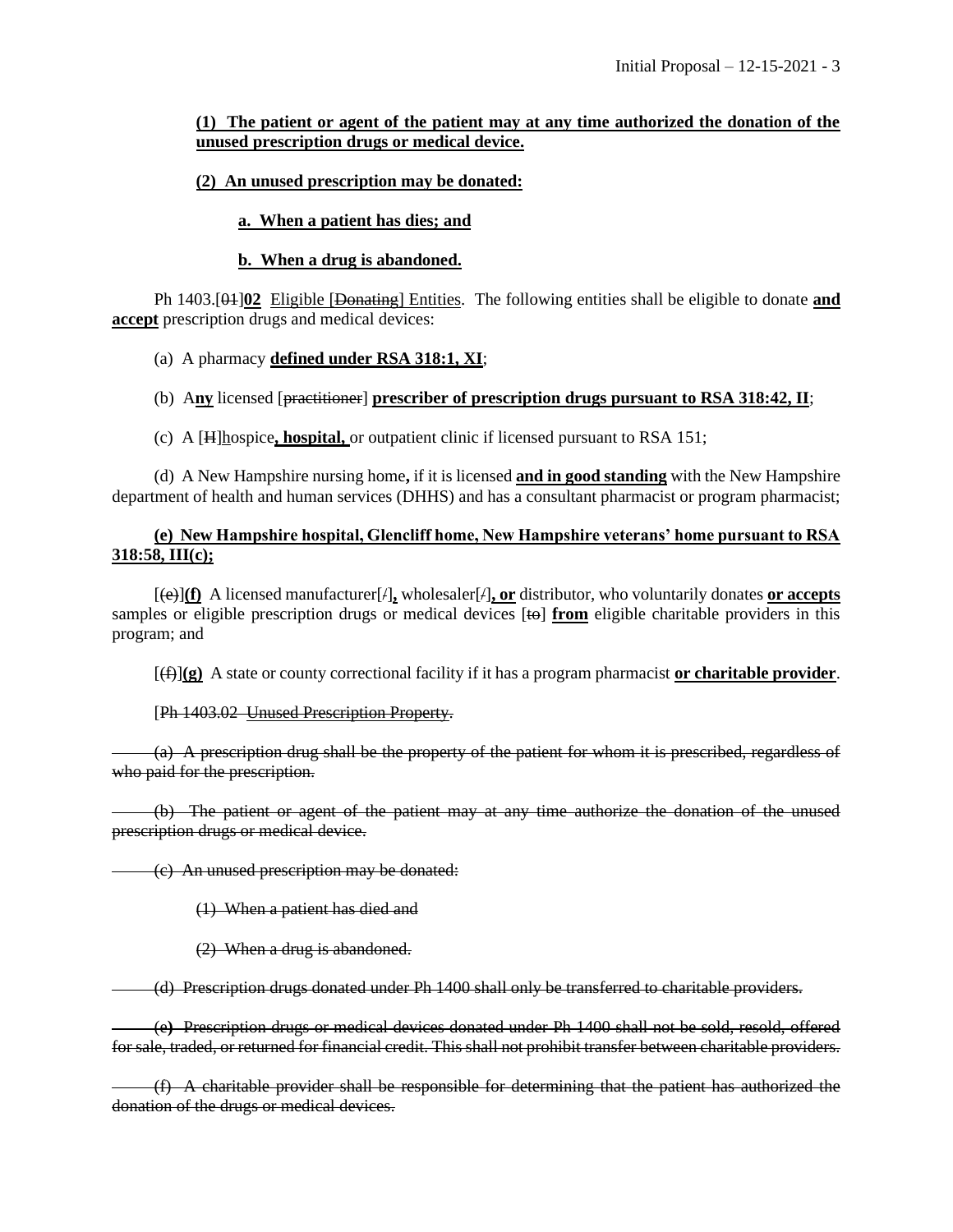$(g)$  A charitable provider shall make certain that the name of the patient, and all patient information and directions on the label will be redacted or removed before sending to the accepting entity to protect confidentiality.

(h) Manifests shall be maintained for internal and external transfer of product. ]

**Ph 1403.03 Unused Prescription Drug and Medical Device Transfer.**

**(a) A prescription drug is eligible for transfer under the Ph 1400 if the following requirements are met:**

> **(1) The accepting and donating entities are eligible to receive unused prescription drugs under these rules;**

> **(2) The drug has not been in the possession of the patient or other member of the public;**

**(3) All patient identifiable information and the drug directions on the label have been redacted or removed before sending to the accepting entity to protect confidentiality;**

**(4) The donation is accompanied by a manifest for the internal and external transfer of the product defined by Ph 1406;** 

**(5) The drug has been properly stored under appropriate temperature and humidity conditions;**

**(6) The drug's expiration date exceeds 90 days to allow time for redistribution;**

**(7) The drug is not for a controlled substance or compounded drug;**

**(8) The drug or packaging is in its original, unopened, sealed, packaging that includes the expiration date. Unopened unit dose drugs may be accepted if the packaging is unopened;** 

**(9) The drug or packaging does not show evidence of contamination, adulteration, or misbranding; and**

**(b) Drugs that can only be dispensed to a patient registered with the drug's manufacturer in accordance with federal Food and Drug Administration (FDA) requirements shall not be accepted or distributed.**

**(c) A medical device is eligible for transfer under the Ph 1400 if the following requirements are met:**

> **(1) The accepting and donating entities are eligible to receive unused medical devices under these rules;**

> **(2) The device has not been in the possession of the patient or other member of the public;**

**(3) All patient identifiable information and the directions on the label will be redacted or removed before sending to the accepting entity to protect confidentiality;**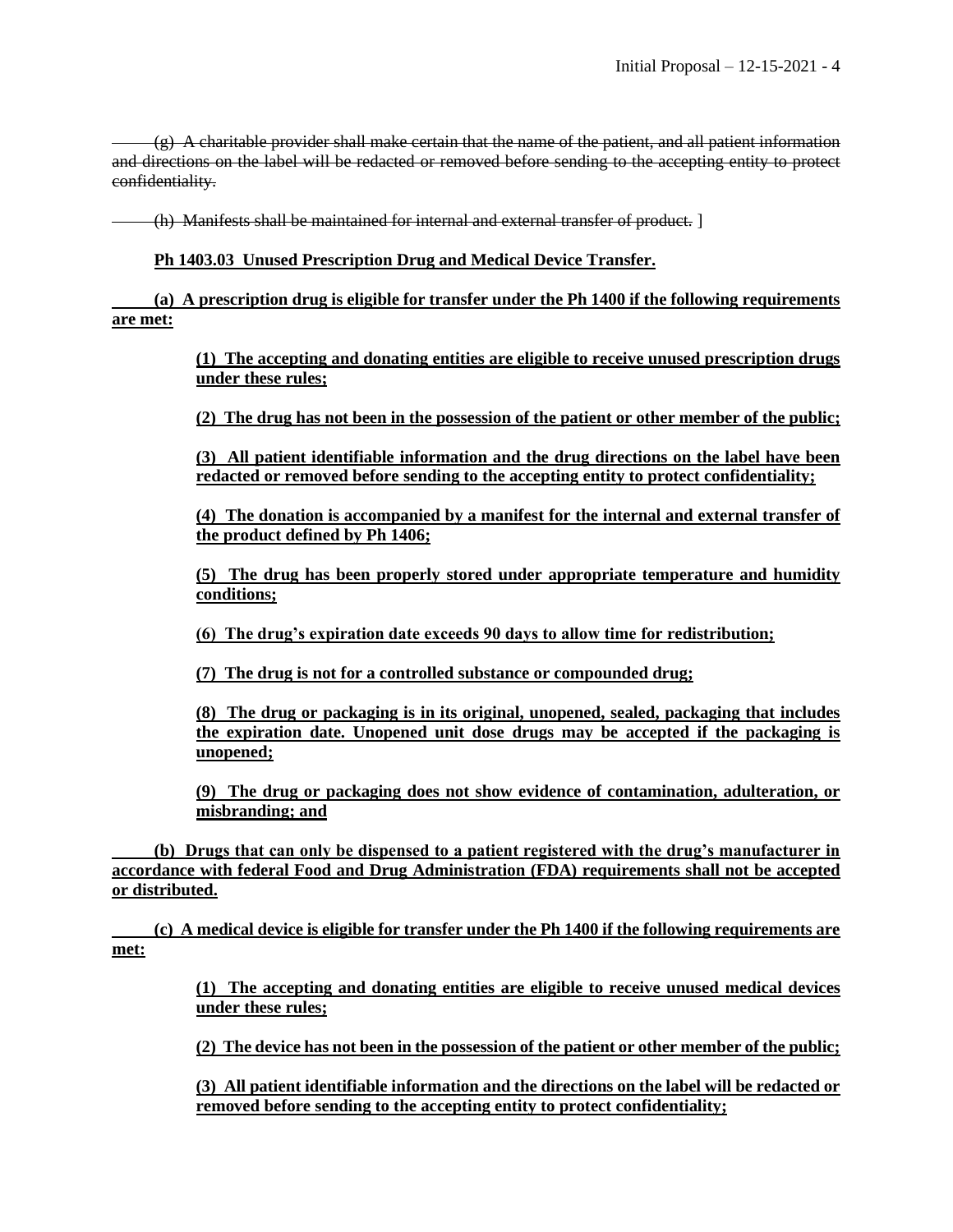**(4) The donation is accompanied by a manifest for the internal and external transfer of the product defined by Ph 1406;**

**(5) The drug's expiration date exceeds 90 days to allow time for redistribution;**

**(6) The device is in its original, unopened, sealed, packaging; and**

**(7) The device does not show evidence of contamination, adulteration, or misbranding.**

**(d) Prescription drugs or medical devices donated under Ph 1400 shall not be sold, resold, offered for sale, traded, or returned for financial credit. This shall not prohibit transfer between charitable providers.**

[Ph Ph 1403.03 Conditions Required for Unused Prescription Drugs. The following conditions shall apply to unused prescription drugs and medical devices.

(a) Licensed healthcare personnel shall in order to be eligible keep control of such unused prescription drugs and medical devices in sanitary and secure conditions as required under RSA 318:58.

(b) Such unused prescription drugs and medical devices, in sanitary and secure conditions shall be eligible for donation.

(c) Nursing homes shall have a consultant pharmacist or a program pharmacist.]

## **Ph 1403.04 Eligible Redispensing Entities. The following entities shall be eligible to redispense prescription drugs and medical devices:**

**(a) A pharmacy; and**

**(b) Any licensed prescriber.**

**Readopt with amendment Part Ph 1404 effective 12-28-11 (Document #10064), to read as follows:**

## PART Ph 1404 [ELIGIBILITY TO ACCEPT DONATIONS (EAD)] **RESPONSIBILITIES FOR CHARITABLE PROVIDERS**

[Ph 1404.01 Eligible Accepting Entities. The following entities shall be eligible to accept unused prescription drugs and medical devices.

 $(a)$  A pharmacy;

(b) A licensed practitioner;

(c) A hospice or public health clinic including (N.H. Hospital, Glencliff Home and N.H. Veterans Home) RSA 318:58 III;

(d) New Hampshire nursing homes if they are licensed and in good standing with DHHS;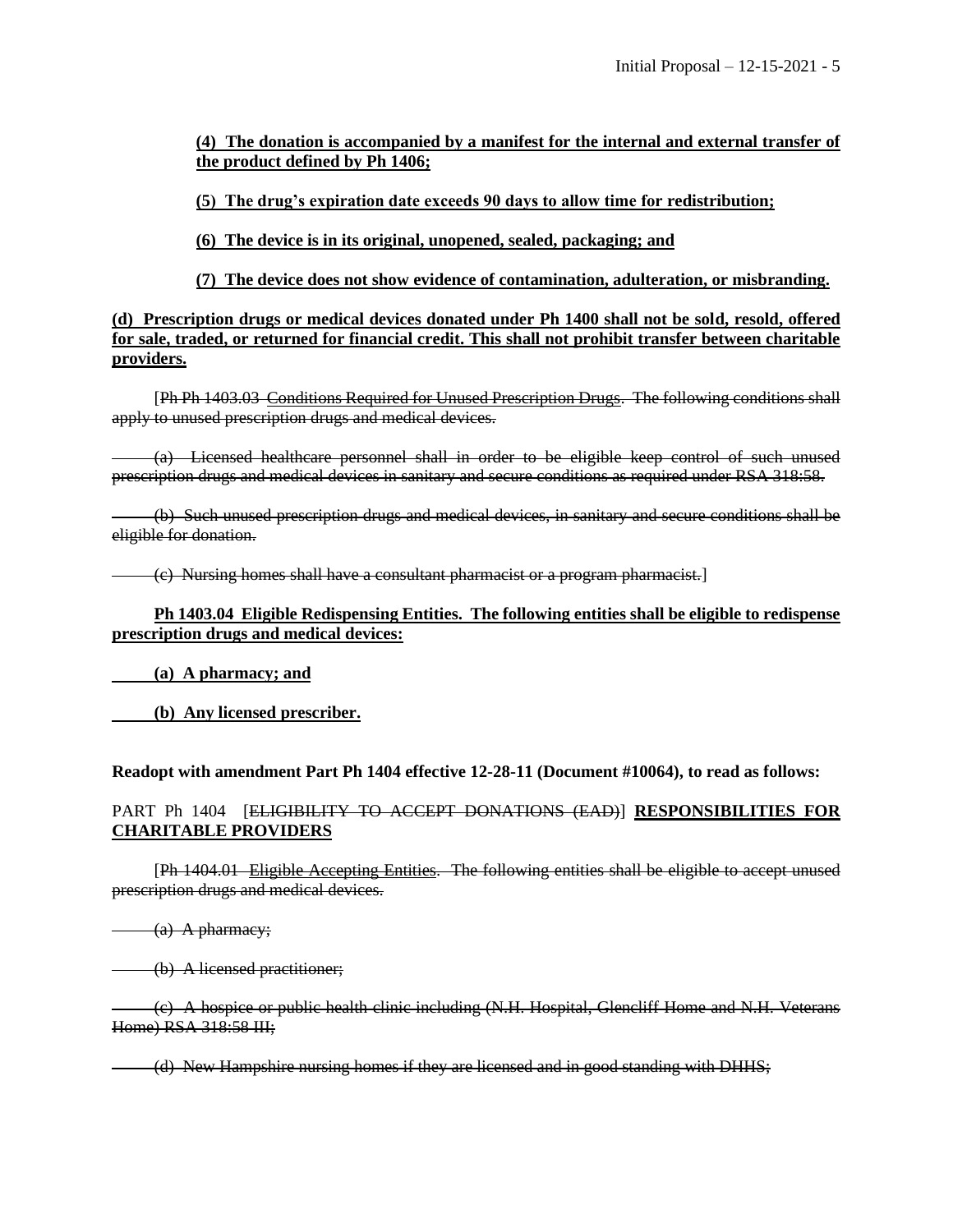(e) A manufacturer/wholesaler/distributor may accept samples or eligible prescription drugs for eligible charitable providers in this program; and

(f) A state or county correctional facility if it has a program pharmacist or a charitable provider.]

**Ph 1404.01 Charitable Providers. A pharmacist or practitioner licensed by this state to dispense drugs as defined by RSA 318:42 who chooses to participate in an unused prescription drug and medical devices program shall:**

**(a) Coordinate retrieval and transportation of donated unused prescription drugs and medical devices from entities eligible to donate;**

**(b) Be responsible for determining that the patient has authorized the donation of the drugs or medical devices;**

**(c) Inspect all unused prescription drugs and medical devices to assure that:**

**(1) All patient identifiable information and the directions on the label have been redacted or removed before sending to the accepting entity to protect confidentiality;**

**(2) Any discrepancies against the manifest are communicated to the entity eligible to donate;**

**(3) The drug is identifiable;**

**(4) Proper storage has been maintained at all times for drugs that require storage temperatures other than normal room temperature as specified by the manufacturer;**

**(5) The drug or device shows no evidence of how evidence of contamination, adulteration, or misbranding;**

**(6) The expiration date exceeds 90 days to allow time for redistribution;**

**(7) The drug is not for a controlled substance, compounded drug, or prescription drugs that can only be dispensed to a patient registered with the drug's manufacturer;**

**(8) In the event that a drug meets this criterion is received, the shipment delivery is documented and returned immediately to the donor or the donor's representative that provided the drugs; and**

**(9) The drug has not been subject to a recall. If a drug is recalled by the FDA or manufacturer and the eligible provider cannot ascertain the lot number on the label to differentiate between the recall and non-recalled drug, all such donated drugs shall be considered recalled and destroyed or returned in the manner specified by the recall;**

**(d) Store and secure unused prescription drugs and medical devices in a manner that distinguishes them from general stock and store them according to state and federal laws, rules, and regulations; and**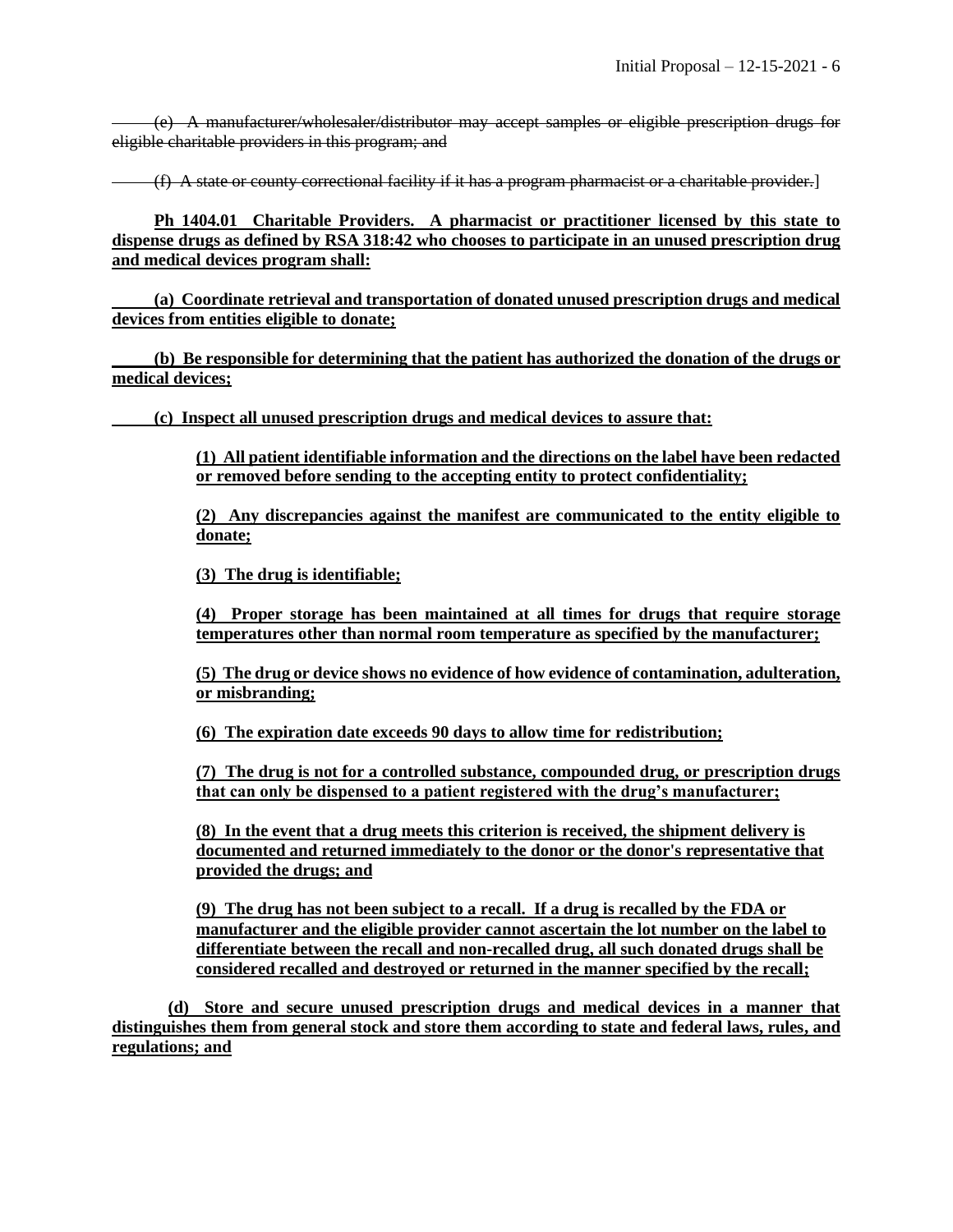**(e) Assure that unacceptable drugs and devices are segregated for destruction as defined by Department of Environmental Service, Env-Hw 510.02(a) of expired, adulterated, and recalled unused prescription medications as follows:**

> **(1) A manifest made of unused prescription drugs expired, adulterated, misbranded and recalled being destroyed;**

> **(2) Following destruction such manifest is signed by the pharmacist and witness verifying such destruction; and**

> **(3) The drug destruction manifest is kept in the files of the pharmacy for at least 2 years.**

**Readopt with amendment Part Ph 1405 effective 12-28-11 (Document #10064), to read as follows:**

PART Ph 1405 [ELIGIBILITY TO REDISPENSE] **DESPENSING REQUIREMENTS**

[Ph 1405.01 Eligible Redispensing Entities. Entities that are eligible to redispense shall include:

(a) A pharmacy; and

(b) Any licensed prescriber.

**Ph 1405.01 Dispensing Requirements. Unused prescription drugs and medical devices shall be dispensed in compliance with the following:**

**(a) The drugs or supplies are prescribed by a practitioner for use by an eligible patient and are dispensed by a charitable provider.**

**(b) Eligible New Hampshire licensed pharmacies and prescribers shall establish the following policies and procedures for the dispensing of unused prescription drugs to the uninsured or underinsured patients as follows:**

> **(1) By limiting the number of prescriptions per patient per visit or per month, to allow a greater number of individuals access to such prescription drugs;**

> **(2) If no underinsured or uninsured patients are available, how donated medications are made available to other patients; and**

**(3) How the policies and procedures enforced equally to prevent discrimination.**

**(c) Pharmacies shall follow the requirements established in RSA 318;**

**(d) New Hampshire licensed pharmacies and prescribers dispensing unused prescription drugs shall:**

> **(1) Maintain a current drug identification book, or shall have a current computer program or online service for the same;**

> **(2) Provide information to all recipients regarding the program and maintain a participation consent form for each eligible recipient or patient representative agent of any unused prescription drug; and**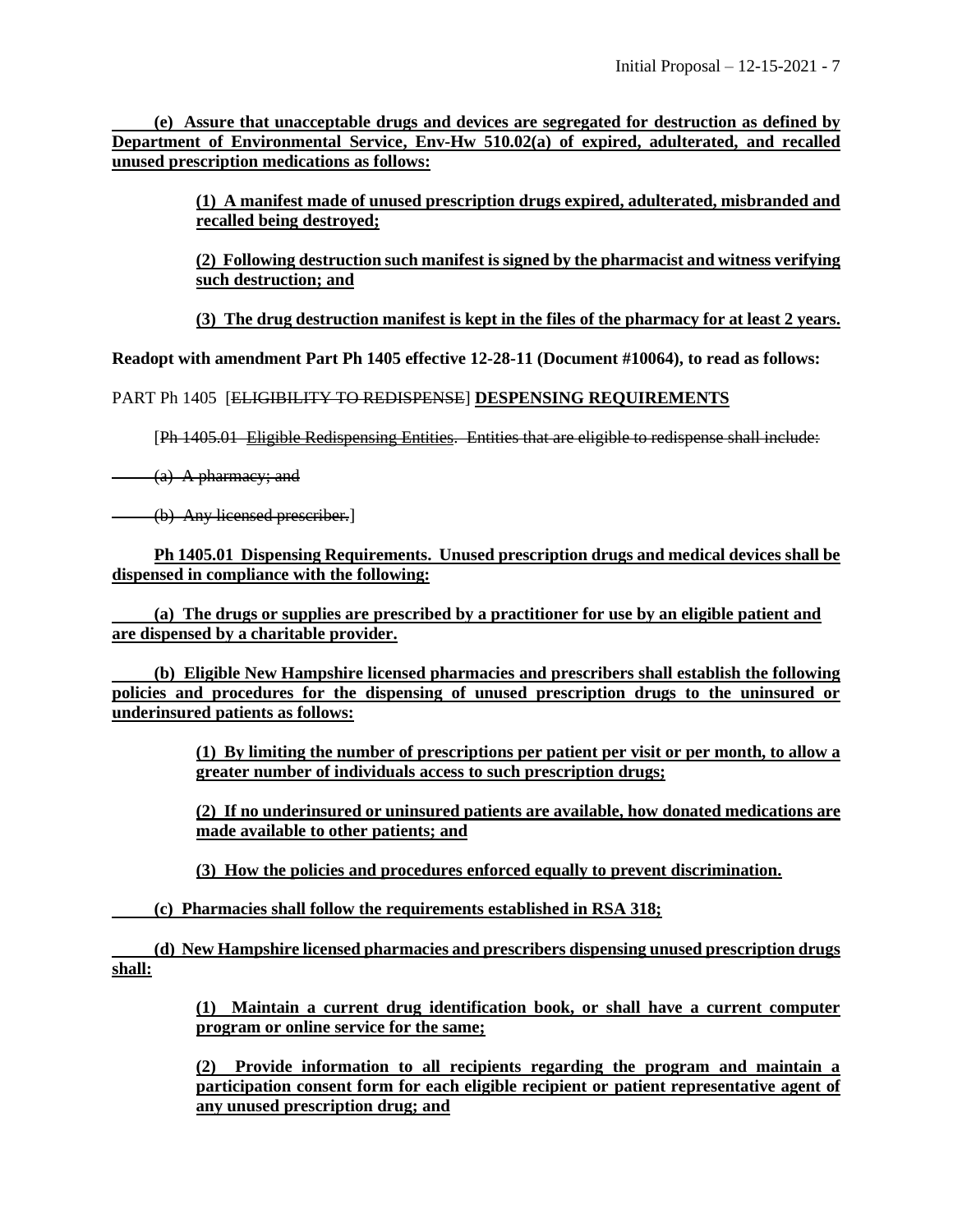**(3) Maintain samples in the original package as required under federal law, and the samples shall not be removed from original packaging for dispensing.**

**(e) If it is determined by the charitable provider's professional judgment that it would be best for the patient, the drugs can be removed from patient specific packaging or unit dose packaging (UDP), commonly referred to as bingo cards, and repackaged.**

**(f) Pharmacies may transfer unused prescription drugs to another pharmacy in the program when one pharmacy has the need for a drug and another pharmacy has it available. The transferring pharmacy shall follow the rules of the donating entity and the receiving pharmacy shall follow the rules of the accepting entity.**

**(g) Prescription drugs or medical devices donated under Ph 1400 shall not be sold, resold, offered for sale, traded, or returned for financial credit. This shall not prohibit transfer between charitable providers.**

**Ph 1405.02 Labeling. Dispensed prescription(s) shall clearly indicate the final charitable provider and the current patient information to assure clarity for receiving patient and shall be properly labeled according to RSA 318:47 and shall include the expiration date.**

**Ph 1405.03 Handling Fee. Whenever possible the dispensing facility for service shall provide at least a 30 day supply and a handling fee, not exceeding \$15, may be charged according to RSA 318:58 V.**

**Repeal Part Ph 1406 effective 12-28-11 (Document #10064), to read as follows:**

[PART Ph 1406 PROGRAM PHARMACIST RESPONSIBILITIES

**Ph 1406.01 Program Pharmacist.** 

(a) All entities eligible to accept shall have the program pharmacist approved by the New Hampshire board of pharmacy.

(b) Program pharmacists for the nursing home eligible to donate unused prescription drugs and medical devices shall:

(1) Review quality and suitability of the unused prescription drugs for reuse as follows:

a. The drugs and medical devices shall be kept under the control of a health care professional;

b. The drugs and medical devices shall be stored properly against heat, cold and moisture;

c. The drugs shall be identifiable; and

d. The drugs are not adulterated, misbranded or mutilated.

(2) Determine that the expiration date exceeds 90 days to allow time for redistribution;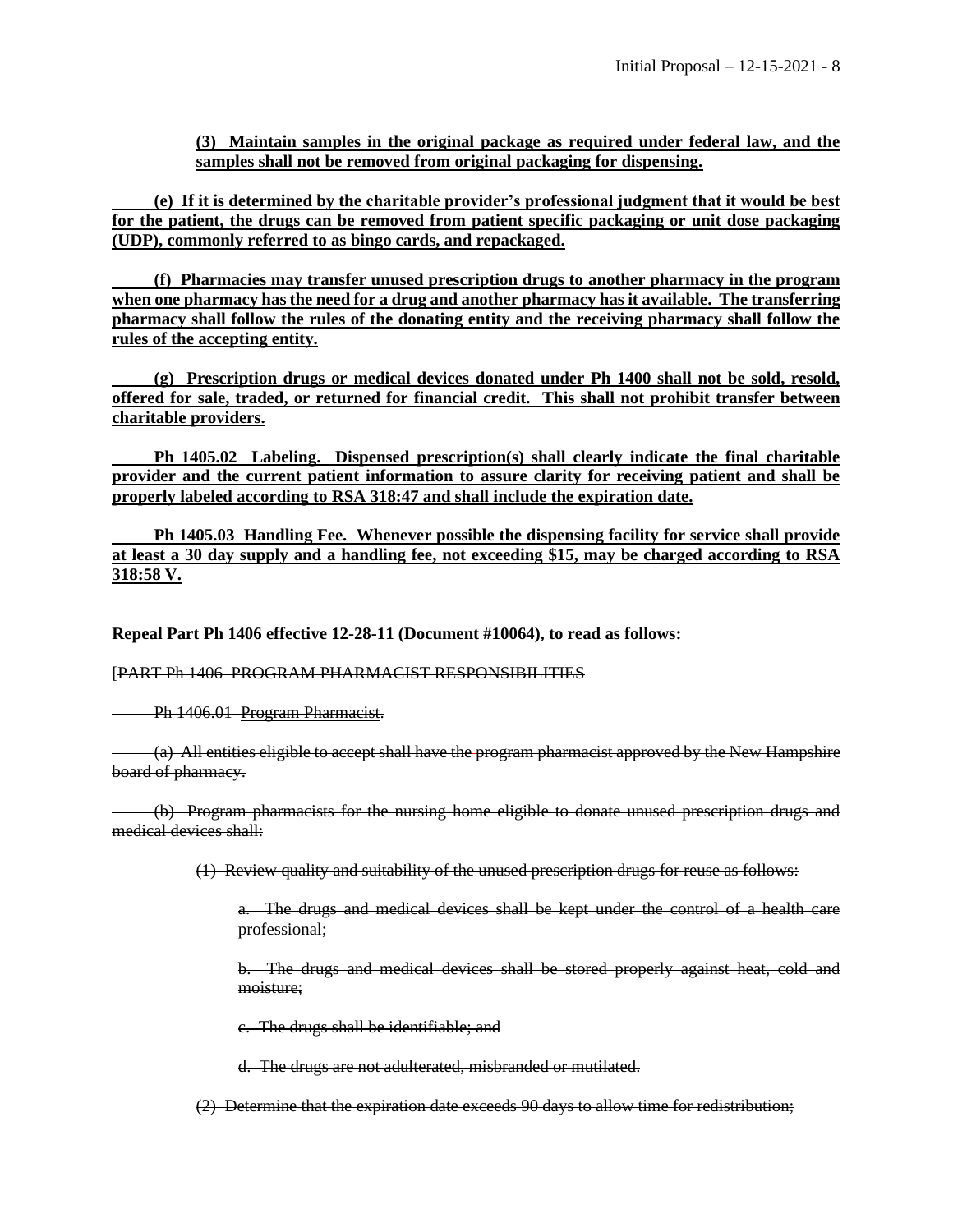(3) Make sure a manifest contains the following if applicable: supplier (donor) name, and receiver name, donor and receiver address, phone numbers, state permit numbers, signatures, date sent, date received, date destroyed, name, strength and dosage form of drug, NDC #, package size, quantity, initials;

(4) Provide a copy of this manifest to the accepting entity and maintain a copy at the donating entity for at least 2 years;

(5) Assure controlled substances, that is, Drug Enforcement Agency (DEA) controlled substances are not donated or accepted;

(6) Assure that the accepting and donating entities are eligible to receive unused prescription drugs and medical devices under these rules; and

(7) Have transportation of product and manifest be the responsibility of both the donating and accepting entities to ensure that product integrity is maintained.]

#### **Repeal Part Ph 1407 effective 12-28-11 (Document #10064), to read as follows:**

#### [PART Ph 1407 ELIGIBLE PRESCRIPTION DRUG FORMULARY

Ph 1407.01 Formulary. All Food and Drug Administration (FDA) approved prescription drugs excluding controlled substances shall be subject to the following:

(a) They shall not have been in the possession of the patient or other member of the public;

(b) They shall not have reached within 90 days of their expiration date;

(c) They shall be contained in unopened unit dose or other tamper-evident packaging and show no evidence of contamination;

(d) Medical devices shall not be unsanitary, broken, dangerous or otherwise unfit for practical use;

(e) They shall not be compounded drugs;

(f) Drugs that require storage temperatures other than normal room temperature as specified by the manufacturer shall only be donated or accepted if the program pharmacist(s) can ascertain the proper storage has been maintained at all times and transferred internally under the same ownership; and

 $(g)$  Drugs that can only be dispensed to a patient registered with the drug's manufacturer in accordance with federal Food and Drug Administration (FDA) requirements shall not be accepted or distributed.]

**Repeal Part Ph 1408 effective 12-28-11 (Document #10064), to read as follows:**

[PART Ph 1408 REQUIREMENTS FOR PHARMACIES DISPENSING UNUSED PRESCRIPTION **DRUGS**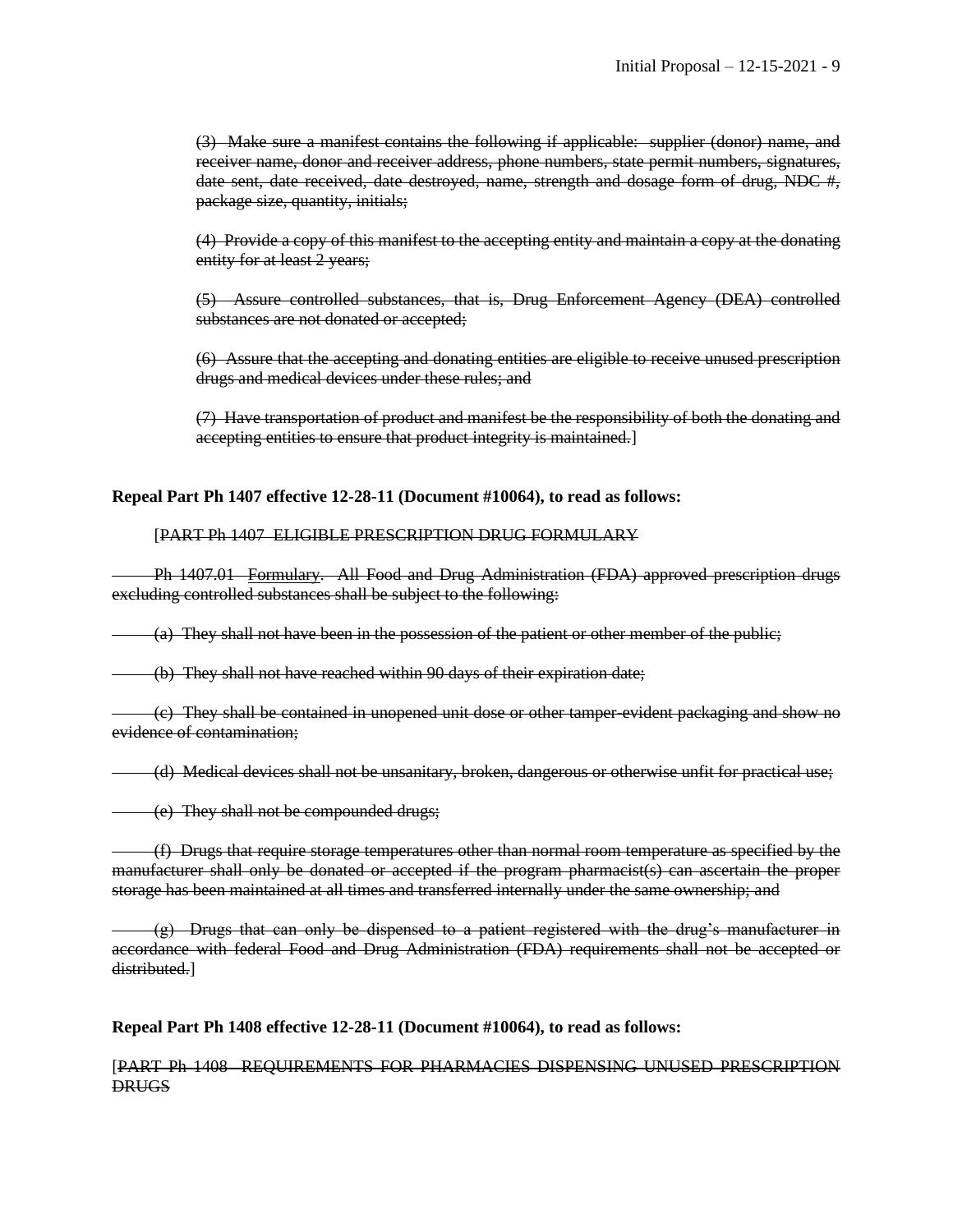Ph 1408.01 Dispensing Requirements. Unused prescription drugs shall be dispensed in compliance with the following:

(a) Pharmacies shall follow the requirements established in RSA 318;

(b) New Hampshire licensed pharmacies dispensing unused prescription drugs shall:

(1) Maintain a current drug identification book, or shall have a current computer program or online service for the same;

(2) Provide information to all recipients regarding the program and maintain a participation consent form for each eligible recipient or patient representative agent of any unused prescription drug; and

(3) Maintain samples in the original package as required under federal law, and the samples shall not be removed from original packaging for dispensing.

(c) If it is determined by the pharmacist's professional judgment that it would be best for the patient, the drugs can be removed from patient specific packaging or unit dose packaging (UDP), commonly referred to as bingo cards, and repackaged.

(d) Eligible New Hampshire pharmacies shall establish the following policies and procedures for the dispensing of unused prescription drugs to the uninsured or underinsured patients as follows:

> (1) They may limit the number of prescriptions per patient per visit or per month, to allow a greater number of individuals access to such prescription drugs;

> (2) If no underinsured or uninsured patients are available, donated medications may be made available to other patients; and

(3) There shall be a written policy that is enforced equally to prevent discrimination.

(e) Pharmacies may transfer unused prescription drugs to another pharmacy in the program when one pharmacy has the need for a drug and another pharmacy has it available. The transferring pharmacy shall follow the rules of the donating entity and the receiving pharmacy shall follow the rules of the accepting entity.

(f) Unused prescription drugs and medical devices shall not be resold.]

#### **Repeal Part Ph 1409 effective 12-28-11 (Document #10064), to read as follows:**

#### [PART Ph 1409 RESPONSIBILITIES OF CHARITABLE PROVIDERS

Ph 1409.01 Charitable Providers. A charitable provider shall:

(a) Coordinate retrieval of donated unused prescription drugs and medical devices from entities eligible to donate;

(b) Check unused prescription drugs (UPD) against the manifest and document any discrepancies and communicate those discrepancies to the entity eligible to donate;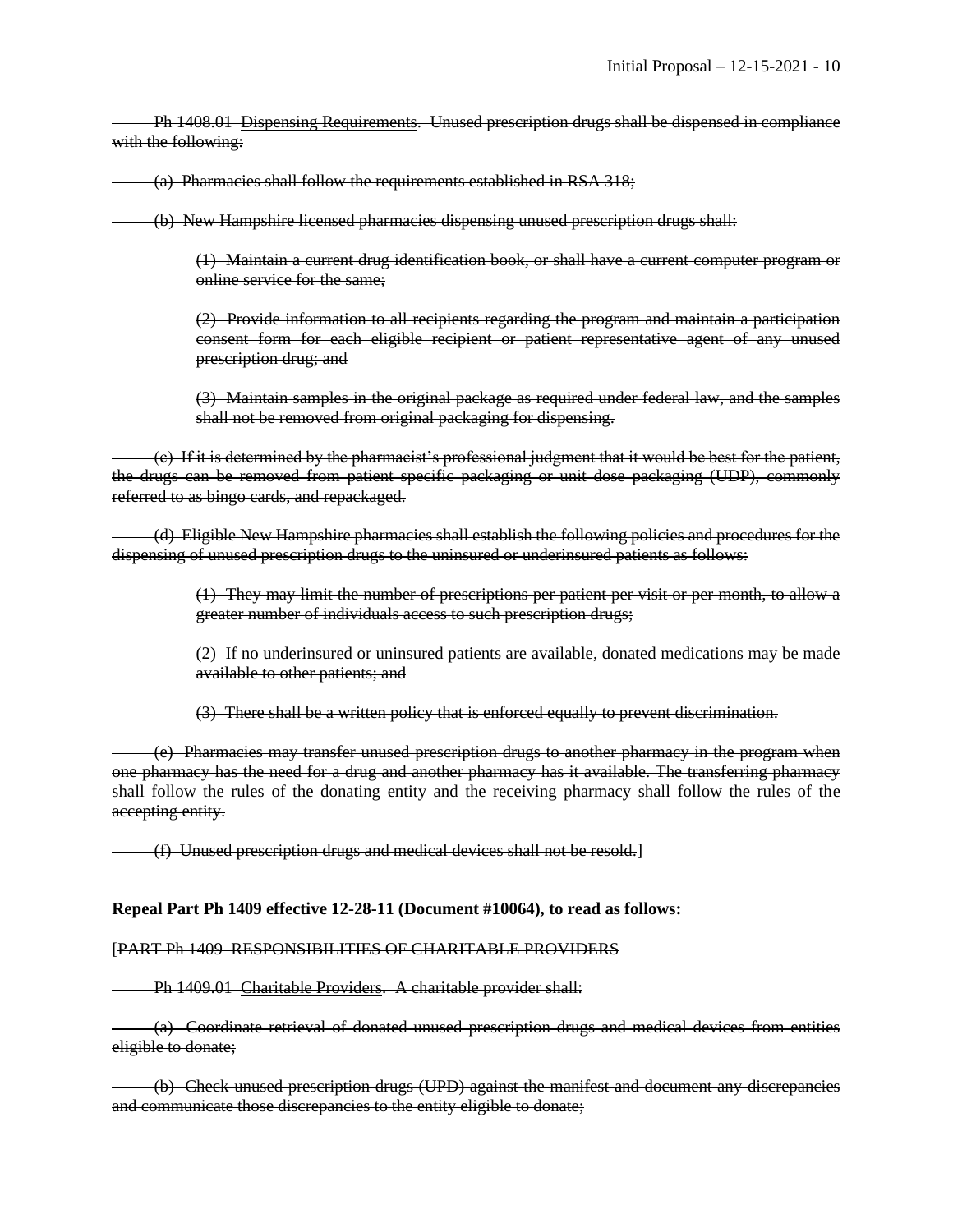(c) Store and secure these UPDs in a manner that distinguishes them from general stock and store them according to state and federal laws, rules and regulations;

(d) Check the unused prescription drugs for adulteration or misbranding;

(e) Assure expired, adulterated, misbranded, and controlled drugs are not dispensed;

(f) Segregate unacceptable drugs for destruction or return and prepare a manifest that is signed by both the pharmacist and a witness when it comes time for destruction;

 $(g)$  Have access to FDA or manufacturer drug recall information. If a drug is recalled by the FDA or manufacturer and the eligible provider can not ascertain the lot number on the label to differentiate between the recall and non-recalled drug, all such donated drugs shall be considered recalled and destroyed or returned in the manner specified by the recall; and

(h) Assure destruction as defined by Department of Environmental Service of expired, adulterated, and/or recalled unused prescription medications as follows:

> (1) A manifest shall be made of unused prescription drugs expired, adulterated, misbranded and/or recalled to be destroyed;

> (2) Following destruction such manifest shall be signed by the pharmacist and witness verifying such destruction; and

> (3) The drug destruction manifest shall be kept in the files of the pharmacy for at least 2 years.

Ph 1409.02 Labeling. Dispensed prescription(s) shall clearly indicate the final charitable provider and the current patient information to assure clarity for receiving patient and shall be properly labeled according to RSA 318:47 and shall include the expiration date.

Ph 1409.03 Handling Fee. Whenever possible the dispensing facility or service shall provide at least a 30 day supply and a handling fee may be charged according to RSA 318:58 V.

Ph 1409.04 Recordkeeping. Charitable providers shall comply with recordkeeping rules set forth by Ph 309.07.]

**Readopt with amendment Part Ph 1410 effective 12-28-11 (Document #10064) and renumber as Part Ph 1406, to read as follows:**

## PART Ph 14[10]**06** FORMS **AND RECORD KEEPING REQUIREMENTS**

Ph 14<sup>[10]</sup><sub>06.01</sub> Transfer Manifests.

[(a) Sample manifests shall be available by the New Hampshire board of pharmacy.]

 $[\phi(x)]$  (a) All participants may use their own manifest, provided they include [ $\phi$ ] all current information listed on the current manifest. See Ph 1406.01 (b) (3).]**:**

#### **(1) Supplier or the donor name;**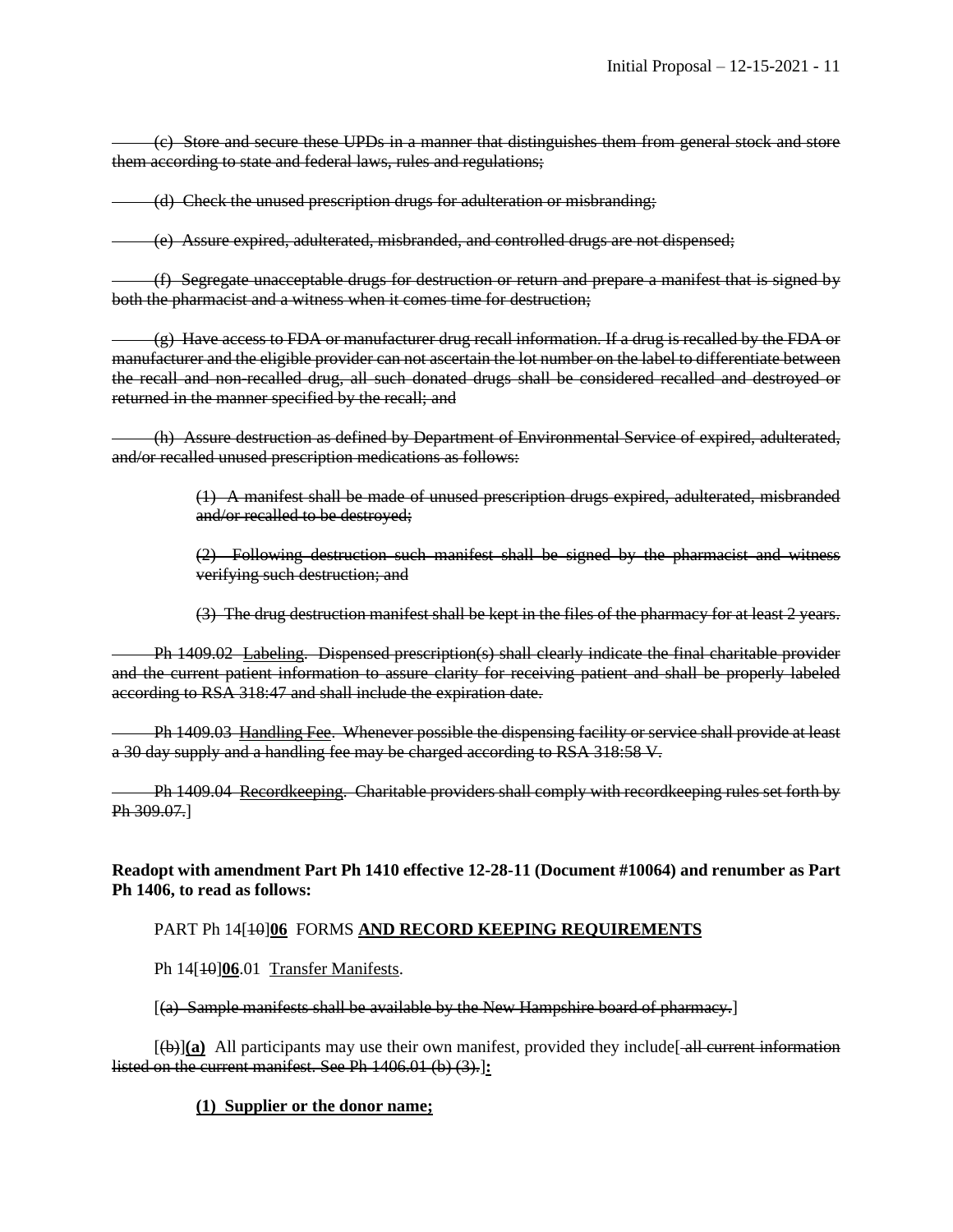- **(2) Receiver name;**
- **(3) Supplier or donor and receiver address;**
- **(4) Supplier or doner and receiver phone numbers;**
- **(5) State permit numbers,**
- **(6) Signatures of the doner and the accepter;**
- **(7) Name, strength, dosage, and from of drug;**
- **(8) Date the drug was sent, date received, and date destroyed;**
- **(9) NDC number;**
- **(10) Package size and quantity; and**
- **(11) Initials of the donor and receiver.**

**Readopt Part Ph 1411 effective 12-28-11 (Document #10064) and renumber as Part Ph 1407, to read as follows:**

#### PART Ph14[11]**07** PARTICIPANT IMMUNITY

Ph 14[11]**07**.01 Participant Immunity. Immunity shall be provided to the program as provided in RSA 318:60.

## **Readopt Part Ph 1412 effective 12-28-11 (Document #10064) and renumber as Part Ph 1408, to read as follows:**

#### PART Ph 14[12]**08** VIOLATIONS

#### Ph 14[12]**08**.01 Violations of the Unused Prescription Drug Program.

(a) Theft or diversion of any of the unused prescription drugs shall be a violation of these rules. This shall include any expired, misbranded drug, adulterated drug, recalled drug, or other drug found to be unusable under the requirements of Ph 1400.

(b) Any violation by any person of the unused prescription drug program shall be reported by the licensed entity upon discovery to the appropriate licensing agency within 30 days and [ $\sqrt{\theta}$ ] other proper authorities for possible action.

(c) Such violation by any person licensed by the board may result in action under RSA 318:55 or any licensee, permittee, registrant or certificate holder as provided in RSA 318:29.